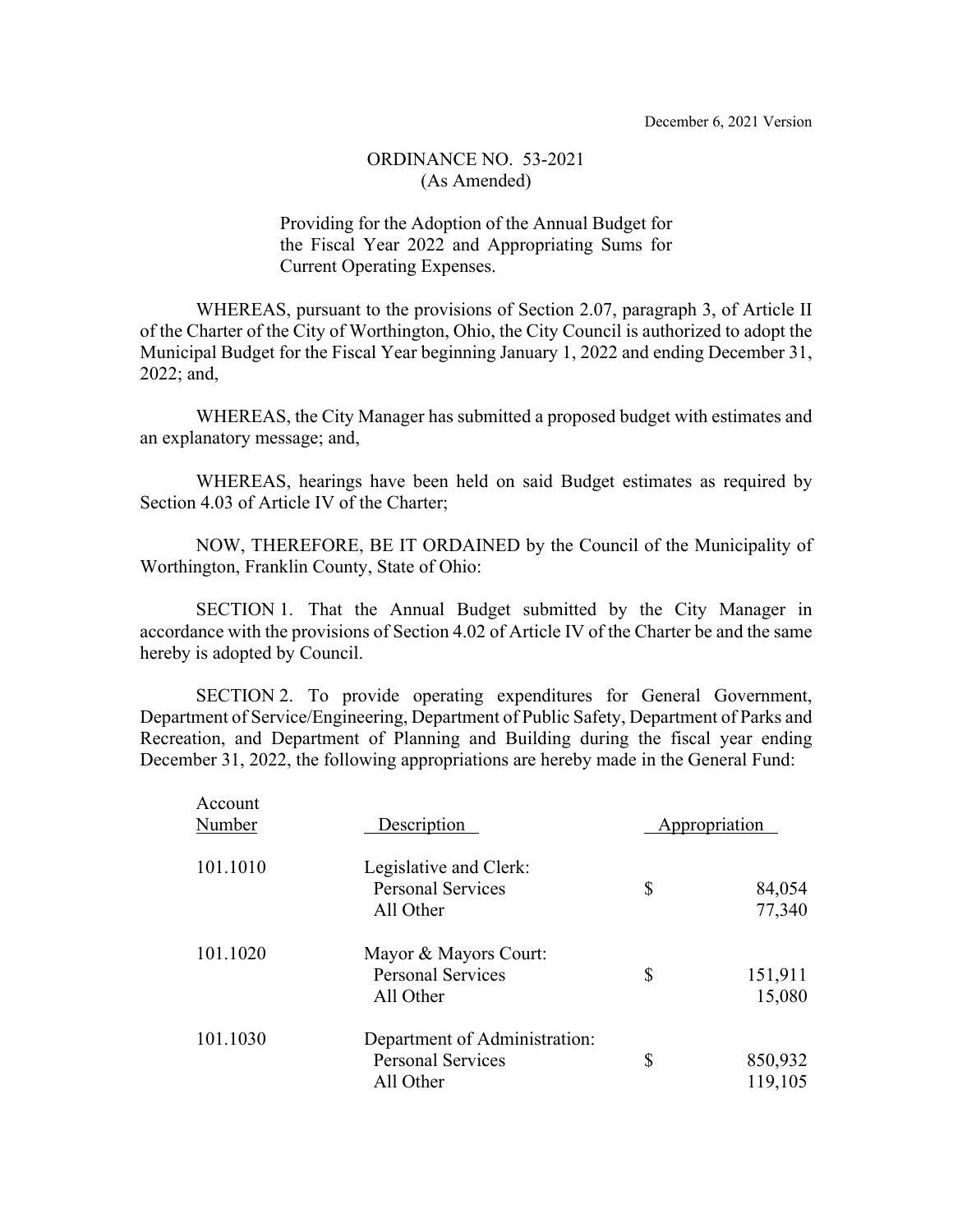| Account       |                                                                            |                      |                      |
|---------------|----------------------------------------------------------------------------|----------------------|----------------------|
| <b>Number</b> | Description                                                                | <b>Appropriation</b> |                      |
| 101.1040      | Department of Personnel:<br><b>Personal Services</b><br>All Other          | \$                   | 518,217<br>63,250    |
| 101.1050      | Department of Finance & Taxation:<br><b>Personal Services</b><br>All Other | \$                   | 543,185<br>1,476,080 |
| 101.1060      | Department of Law:<br><b>Personal Services</b><br>All Other                | \$                   | 294,196<br>272,250   |
| 101.1070      | Economic Development:<br><b>Personal Services</b><br>All Other             | \$                   | 179,694<br>322,755   |
| 101.1080      | <b>Legal Advertising</b>                                                   | \$                   | 5,000                |
| 101.1090      | <b>County Auditor Deductions</b>                                           | \$                   | 125,700              |
| 101.1100      | Board of Health                                                            | \$                   | 77,250               |
| 101.1110      | Transfers                                                                  | \$                   | 255,000              |
| 101.1120      | <b>Contractual Services/Refuse</b>                                         | \$                   | 1,279,000            |
| 101.1140      | Special Group Activities                                                   | \$                   | 127,500              |
| 101.1150      | <b>Contingency Account</b>                                                 | \$                   | 50,000               |
| 101.1160      | <b>Information Technology:</b><br><b>Personal Services</b><br>All Other    | \$                   | 536,534<br>215,738   |
| 101.1170      | Lodging Tax                                                                | \$                   | $\boldsymbol{0}$     |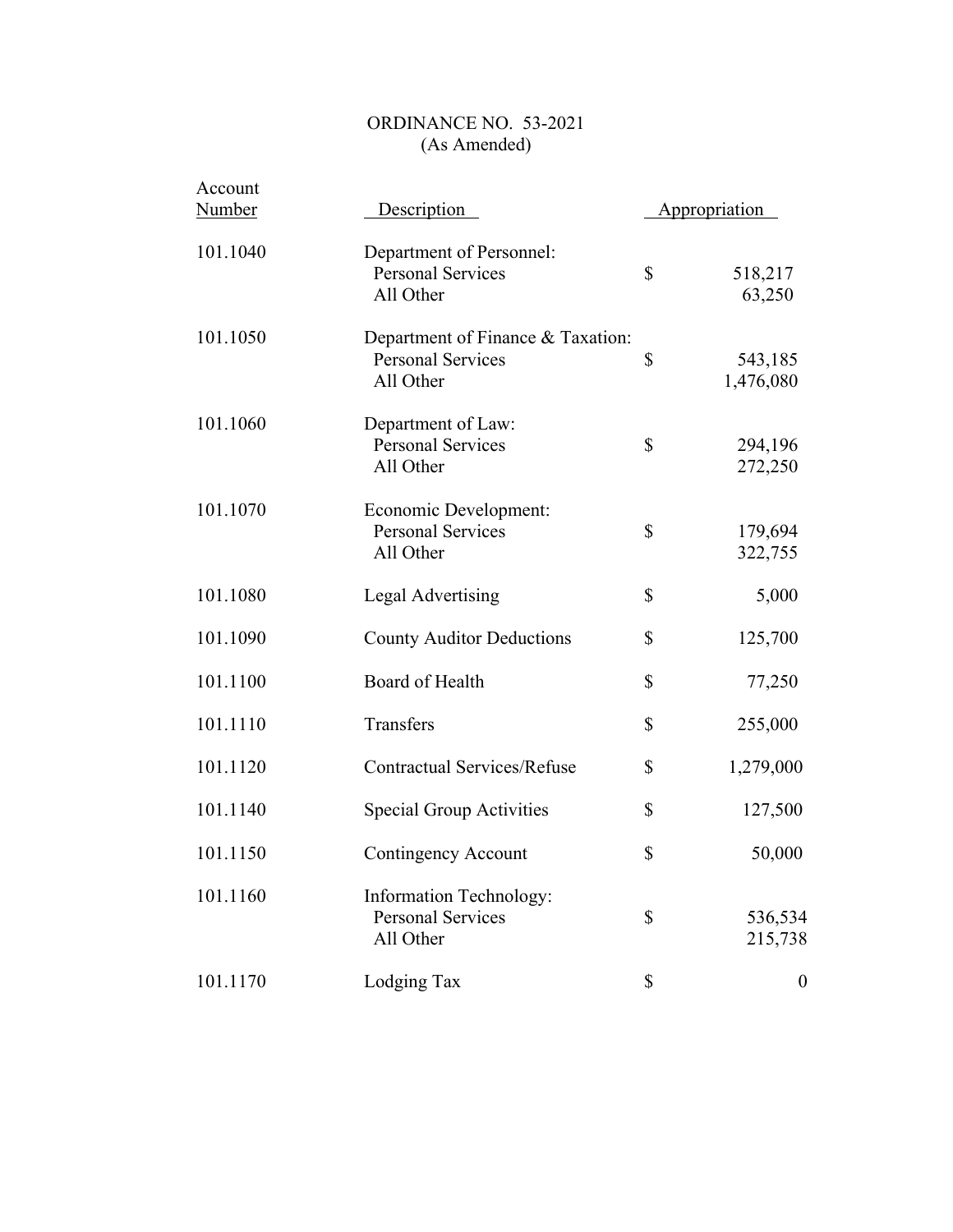| Account<br><b>Number</b> | Description                                                            | Appropriation              |
|--------------------------|------------------------------------------------------------------------|----------------------------|
| 101.1180                 | <b>Cultural Arts Center</b>                                            | \$<br>247,500              |
| 101.1190                 | Kilbourne Memorial Library                                             | \$<br>2,500                |
|                          | <b>Total General</b><br>Government                                     | \$<br>7,889,770            |
|                          | <b>Department of Safety: Division of Police</b>                        |                            |
| 101.2010                 | Administration:<br><b>Personal Services</b><br>All Other               | \$<br>539,509<br>392,421   |
| 101.2020                 | <b>Community Service:</b><br><b>Personal Services</b><br>All Other     | \$<br>5,388,147<br>37,075  |
| 101.2030                 | <b>Support Service:</b><br><b>Personal Services</b><br>All Other       | \$<br>459,070<br>$\theta$  |
|                          | <b>Total Division of</b><br><b>Police</b>                              | \$<br>6,816,223            |
|                          | <b>Department of Service/Engineering</b>                               |                            |
| 101.3010                 | Administration:<br><b>Personal Services</b><br>All Other               | \$<br>1,018,581<br>259,755 |
| 101.3040                 | Buildings & Structures Maint:<br><b>Personal Services</b><br>All Other | \$<br>327,557<br>307,330   |
| 101.3050                 | <b>Grounds Maintenance:</b><br><b>Personal Services</b><br>All Other   | \$<br>625,814<br>275,500   |
| 101.3060                 | Sanitation                                                             | \$<br>26,200               |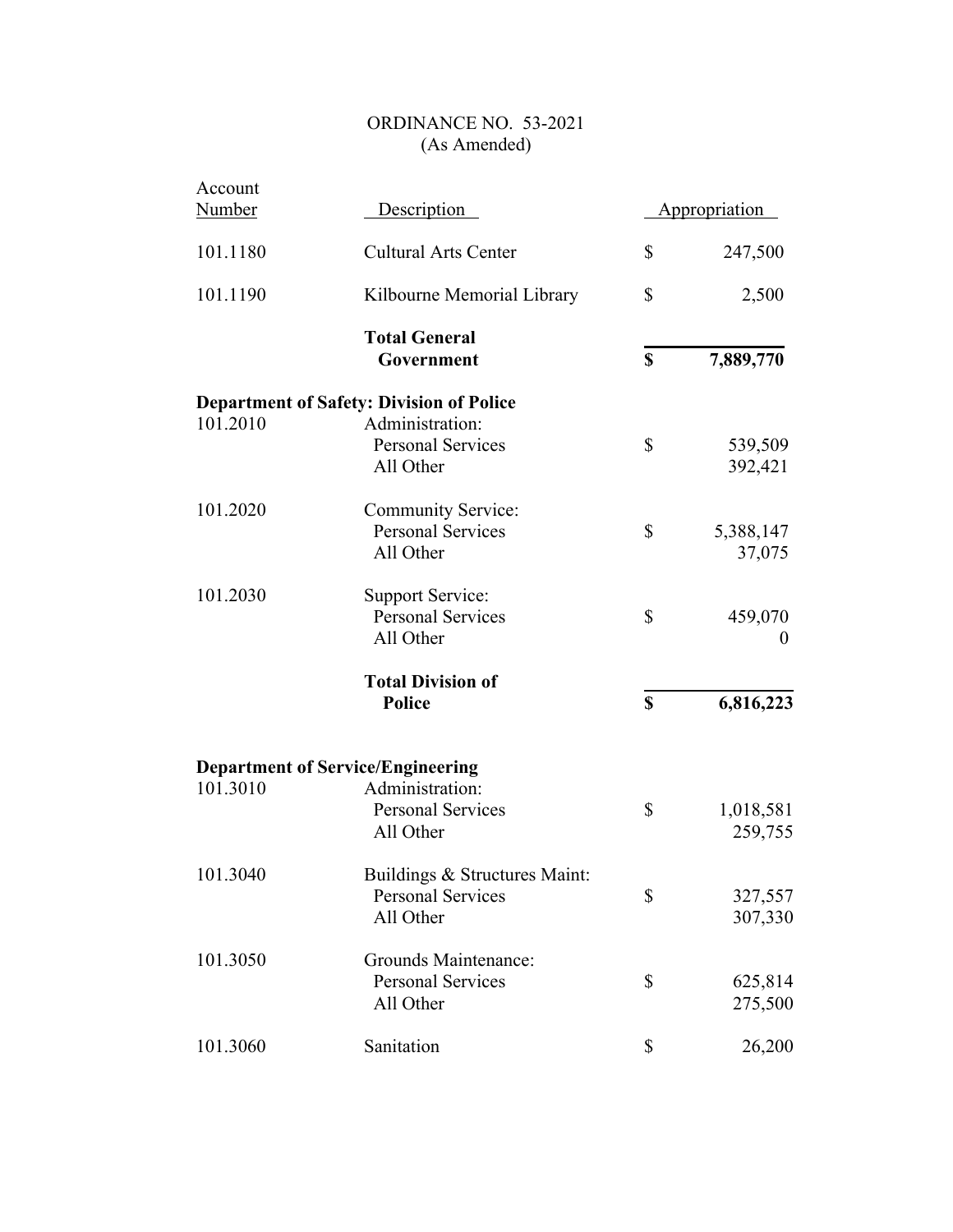| Account<br><b>Number</b> | Description                                                                | Appropriation              |
|--------------------------|----------------------------------------------------------------------------|----------------------------|
| 101.3070                 | <b>Fleet Maintenance:</b><br><b>Personal Services</b><br>All Other         | \$<br>148,146<br>163,500   |
|                          | <b>Total Department of</b><br><b>Service/Engineering</b>                   | \$<br>3,152,383            |
|                          | <b>Department of Parks &amp; Recreation</b>                                |                            |
| 101.4010                 | Administration:<br><b>Personal Services</b><br>All Other                   | \$<br>248,204<br>43,500    |
| 101.4020                 | Parks Maintenance:<br><b>Personal Services</b><br>All Other                | \$<br>976,016<br>313,640   |
| 101.4030                 | <b>Community Center Programs:</b><br><b>Personal Services</b><br>All Other | \$<br>2,183,584<br>792,597 |
| 101.4040                 | <b>Recreation Programs:</b><br><b>Personal Services</b><br>All Other       | \$<br>636,924<br>291,000   |
| 101.4050                 | Senior Citizen Programs:<br><b>Personal Services</b><br>All Other          | \$<br>403,473<br>49,905    |
|                          | <b>Total Department of</b><br><b>Parks &amp; Recreation</b>                | \$<br>5,938,843            |
|                          | <b>Department of Planning and Building</b>                                 |                            |
| 101.5010                 | Planning and Building:<br><b>Personal Services</b><br>All Other            | \$<br>704,659<br>295,250   |
|                          | <b>Total Department of</b><br><b>Planning and Building</b>                 | \$<br>999,909              |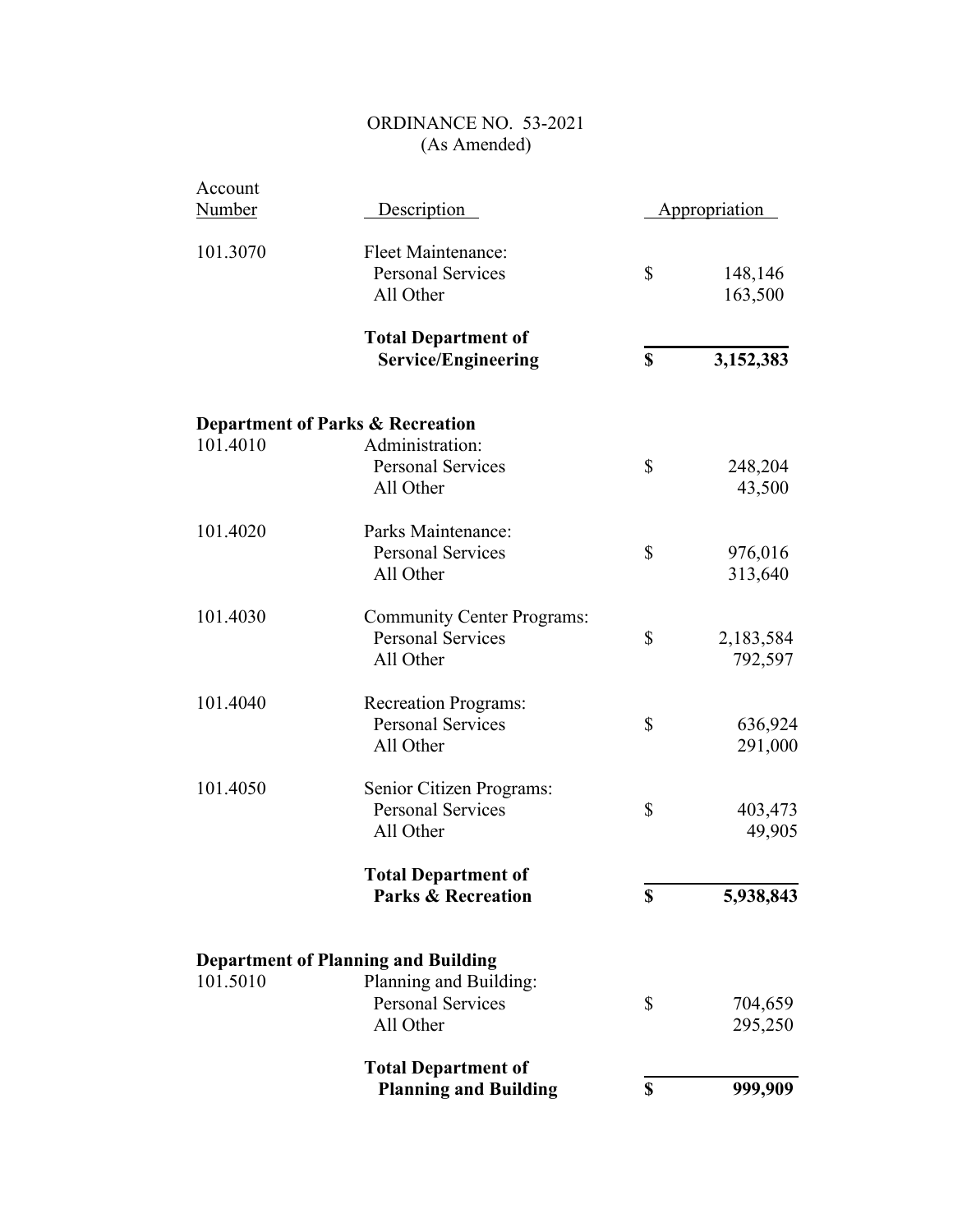| Account<br><b>Number</b> | Description                                                     |    | <b>Appropriation</b> |
|--------------------------|-----------------------------------------------------------------|----|----------------------|
|                          | <b>Department of Safety: Division of Fire</b>                   |    |                      |
| 101.6060                 | Administration:<br><b>Personal Services</b><br>All Other        | \$ | 273,172<br>130,950   |
| 101.6070                 | Operations:<br><b>Personal Services</b><br>All Other            | \$ | 6,344,903<br>301,155 |
| 101.6080                 | Training & Prevention:<br><b>Personal Services</b><br>All Other | \$ | 192,344<br>27,000    |
|                          | <b>Total Division of Fire</b>                                   | S  | 7,269,524            |
| 101.7010                 | <b>Dispatching Services</b><br>All Other                        | \$ | 755,000              |
|                          |                                                                 |    |                      |

# **TOTAL GENERAL FUND 8** 32,821,651

SECTION 3. To provide operating expenditures for the Street Maintenance and Repair Fund during the fiscal year ending December 31, 2022, the following appropriations are hereby made in the Street Maintenance and Repair Fund:

| 202.2050 | Administration:<br><b>Personal Services</b><br>All Other                                           | \$<br>371,197           |
|----------|----------------------------------------------------------------------------------------------------|-------------------------|
| 202.2060 | <b>Street Maintenance, Construction</b><br>$&$ Equipment:<br><b>Personal Services</b><br>All Other | \$<br>220,458<br>98,500 |
| 202.2070 | <b>Street Cleaning</b>                                                                             | \$                      |
| 202.2080 | <b>Street Drainage</b>                                                                             | \$<br>5,000             |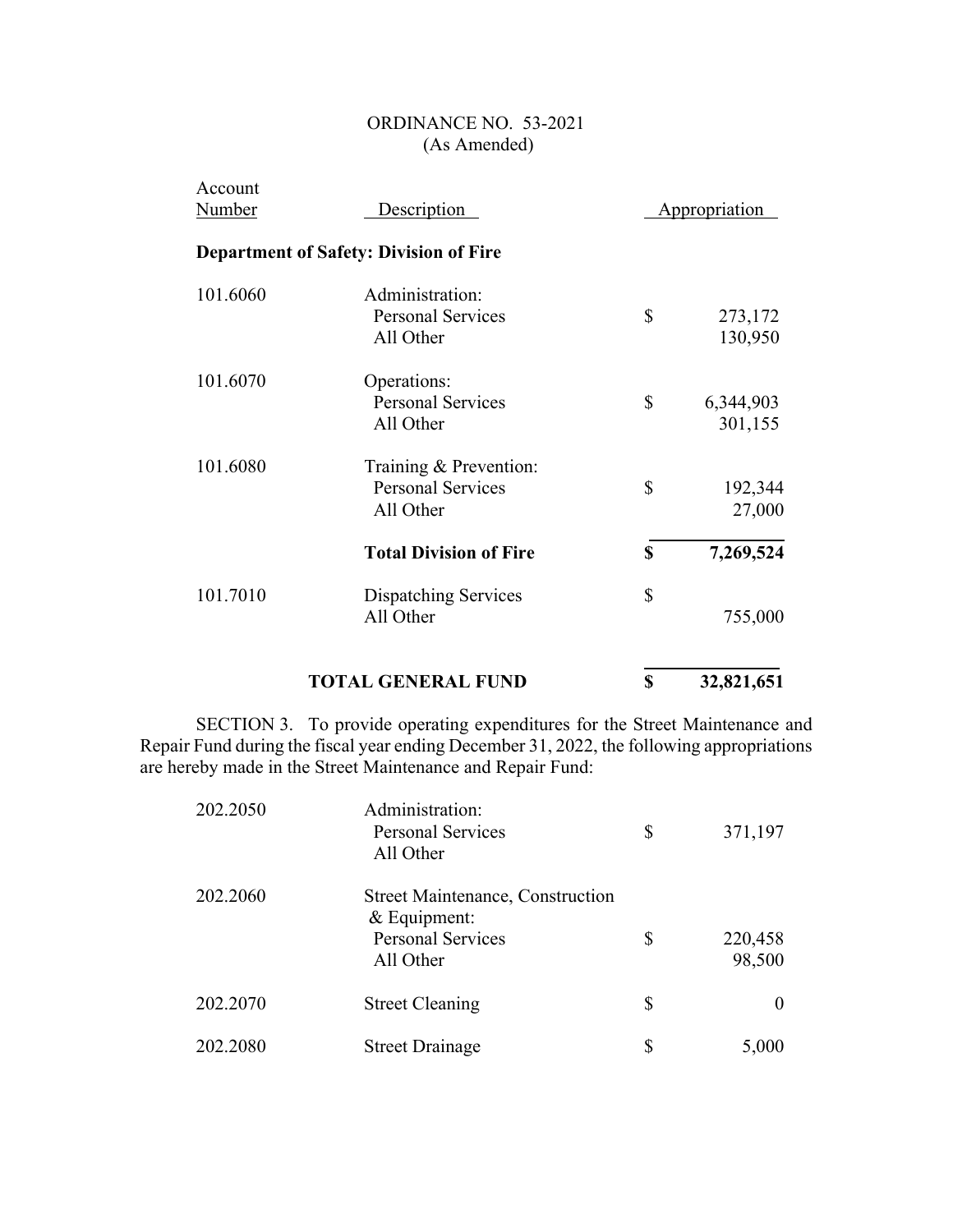|                   | <b>Total Street Maintenance</b><br>& Repair Fund                  | S  | 911,282           |
|-------------------|-------------------------------------------------------------------|----|-------------------|
| 202.2090          | Traffic Control Systems:<br><b>Personal Services</b><br>All Other | \$ | 123,226<br>92,900 |
| Account<br>Number | Description                                                       |    | Appropriation     |

SECTION 4. To provide operating expenditures for the State Highway Fund during the fiscal year ending December 31, 2022, the following appropriations are hereby made in the State Highway Fund:

|          | <b>Total State Highway Fund</b>       | S | 112,514          |
|----------|---------------------------------------|---|------------------|
|          | <b>Personal Services</b><br>All Other | S | 87,514<br>25,000 |
| 203.0010 | State Highway Improvement:            |   |                  |

SECTION 5. To provide operating expenditures for the Water Distribution Fund for the fiscal year ending December 31, 2022, the following appropriations are hereby made in the Water Distribution Fund:

|          | <b>Total Water Distribution</b><br>Fund |              | 122,096 |
|----------|-----------------------------------------|--------------|---------|
|          | All Other                               |              | 62,500  |
|          | <b>Personal Services</b>                | <sup>8</sup> | 59,596  |
| 204.6010 | Maintenance & Repair:                   |              |         |

SECTION 6. To provide operating expenditures for the Sanitary Sewer Fund during the fiscal year ending December 31, 2022, the following appropriations are hereby made in the Sanitary Sewer Fund:

|          | <b>Total Sanitary Sewer Fund</b> | S | 90,096 |
|----------|----------------------------------|---|--------|
|          | All Other                        |   | 27,500 |
|          | <b>Personal Services</b>         | S | 62,596 |
| 205.7010 | Maintenance & Repair:            |   |        |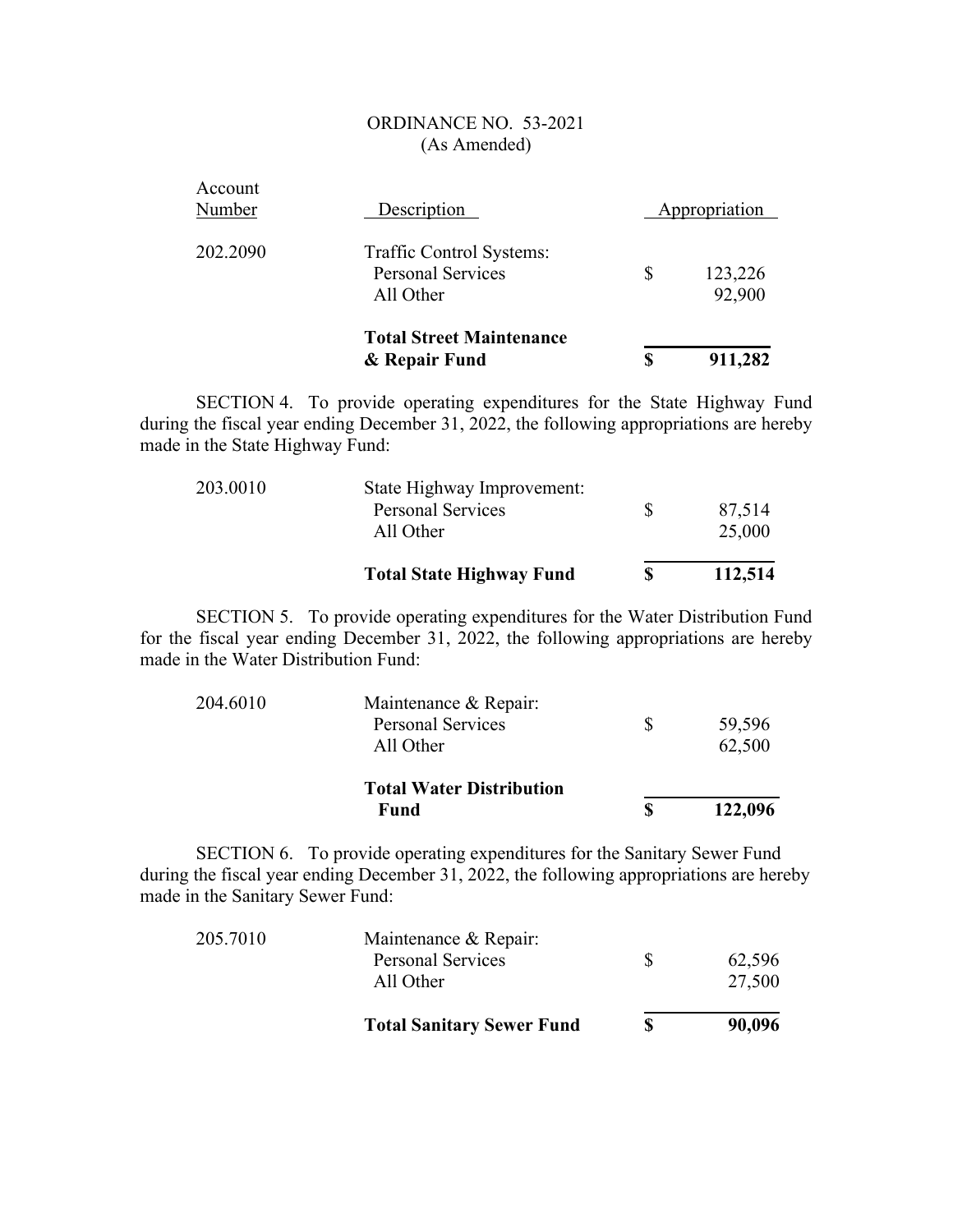| Account |             |               |
|---------|-------------|---------------|
| Number  | Description | Appropriation |

SECTION 7. To provide operating expenditures for the Visitors and Convention Bureau Fund for the fiscal year ending December 31, 2022, the following appropriations are hereby made in the Visitors and Convention Bureau Fund:

| 210.1170 | Visitors Convention Bureau Fund |  | 70,000 |
|----------|---------------------------------|--|--------|
|----------|---------------------------------|--|--------|

SECTION 8. To provide for a transfer from the  $27<sup>th</sup>$  Pay Fund, the following appropriations are hereby made in the  $27<sup>th</sup>$  Pay Fund:

| 211.1111 | $27th$ Pay Fund |  |  |
|----------|-----------------|--|--|
|----------|-----------------|--|--|

SECTION 9. To provide operating expenditures for the Police Pension Fund during the fiscal year ending December 31, 2022, the following appropriations are hereby made in the Police Pension Fund:

|          | <b>Total Police Pension Fund</b> | 775,000 |
|----------|----------------------------------|---------|
| 212.1212 | Personal Services                | 775,000 |

SECTION 10. To provide operating expenditures for the Law Enforcement Trust Fund during the fiscal year ending December 31, 2022, the following appropriations are hereby made in the Law Enforcement Trust Fund:

| 214.1414 | Law Enforcement Trust |  | 2.500 |
|----------|-----------------------|--|-------|
|----------|-----------------------|--|-------|

SECTION 11. To provide operating expenditures for the MMVLT Fund during the fiscal year ending December 31, 2022, the following appropriations are hereby made in the MMVLT Fund:

| 150,000 |
|---------|
|         |

SECTION 12. To provide operating expenditures for the Enforcement and Education Fund during the fiscal year ending December 31, 2022, the following appropriations are hereby made in the Enforcement and Education Fund:

| 216.1616 | <b>Education Supplies</b> | 3,500 |
|----------|---------------------------|-------|
|          |                           |       |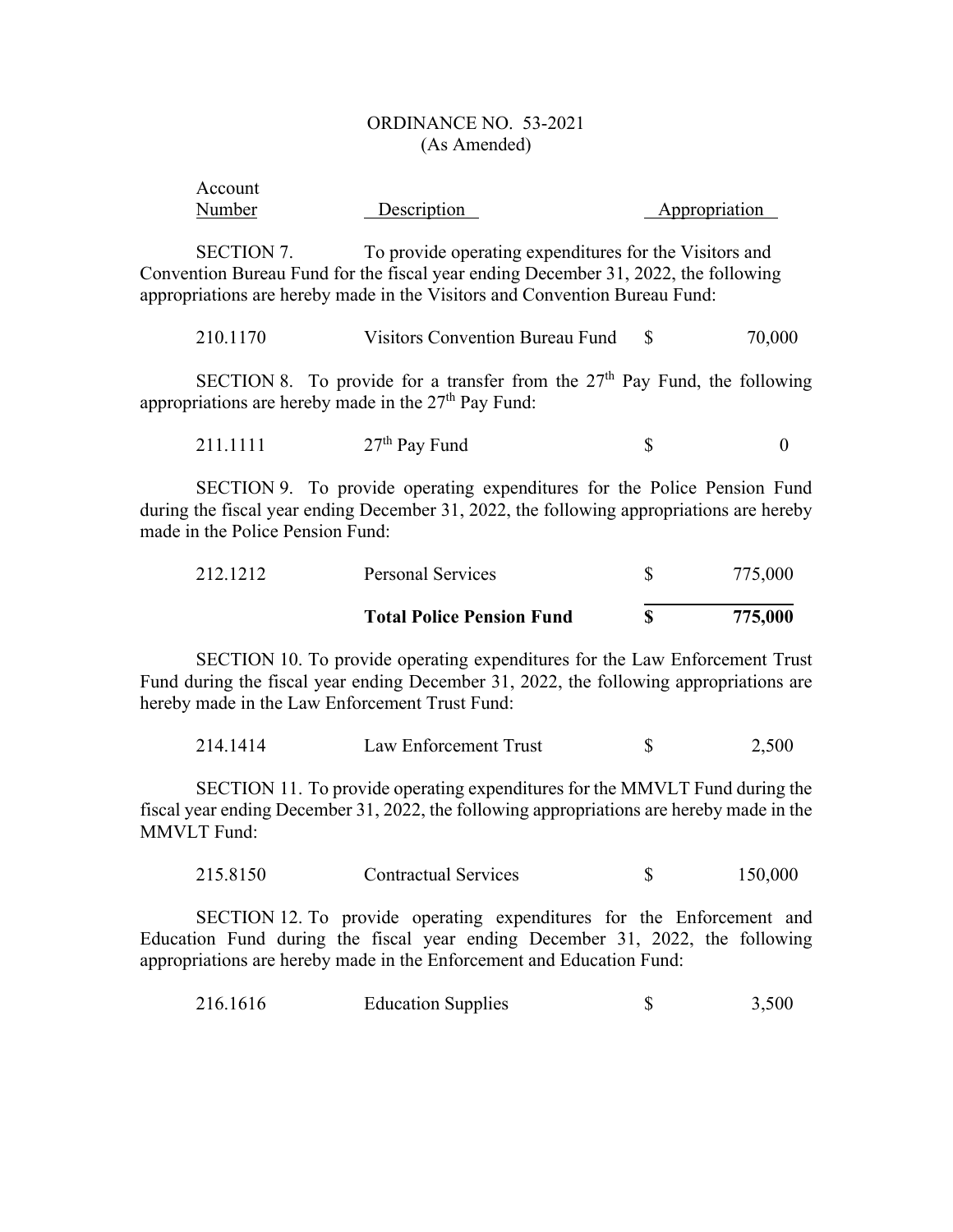SECTION 13. To provide operating expenditures for the Court Clerk Computer Fund during the fiscal year ending December 31, 2022, the following appropriations are hereby made in the Court Clerk Computer Fund:

| 218.1818 | Computer Supplies | 13,700 |
|----------|-------------------|--------|
|          |                   |        |

SECTION 14. To provide operating expenditures for the Economic Development Fund during the fiscal year ending December 31, 2022, the following appropriations are hereby made in the Economic Development Fund:

| 219.1919 | Development Efforts |  | 393,000 |
|----------|---------------------|--|---------|
|----------|---------------------|--|---------|

SECTION 15. To provide operating expenditures for the Law Enforcement Continuing Education Fund during the fiscal year ending December 31, 2022, the following appropriations are hereby made in the Law Enforcement Continuing Education Fund:

| 221.2121<br>Law Enforcement CED |  | 20.000 |
|---------------------------------|--|--------|
|---------------------------------|--|--------|

SECTION 16. To provide operating expenditures for the Special Parks Fund during the fiscal year ending December 31, 2022, the following appropriations are hereby made in the Special Parks Fund:

| 229.4010<br>10,000<br>Capital Expenditures |
|--------------------------------------------|
|--------------------------------------------|

SECTION 17. To provide operating expenditures for the Sharon Township Joint Economic Development District Fund during the fiscal year ending December 31, 2022, the following appropriations are hereby made:

| Sharon Township JEDD<br>230.3030 |  | 75,250 |
|----------------------------------|--|--------|
|----------------------------------|--|--------|

SECTION 18. To provide operating expenditures for the Capital Improvements Fund during the fiscal year ending December 31, 2022, the following appropriations are hereby made in the Capital Improvements Fund:

| 308.8110 | Capital Expenditures |  | 1,384,522 |
|----------|----------------------|--|-----------|
|----------|----------------------|--|-----------|

SECTION 19. To provide operating expenditures for the General Bond Retirement Fund during the fiscal year ending December 31, 2022, the following appropriations are hereby made in the General Bond Retirement Fund:

| 409.9010 | Debt Service |  | 1,085,000 |
|----------|--------------|--|-----------|
|----------|--------------|--|-----------|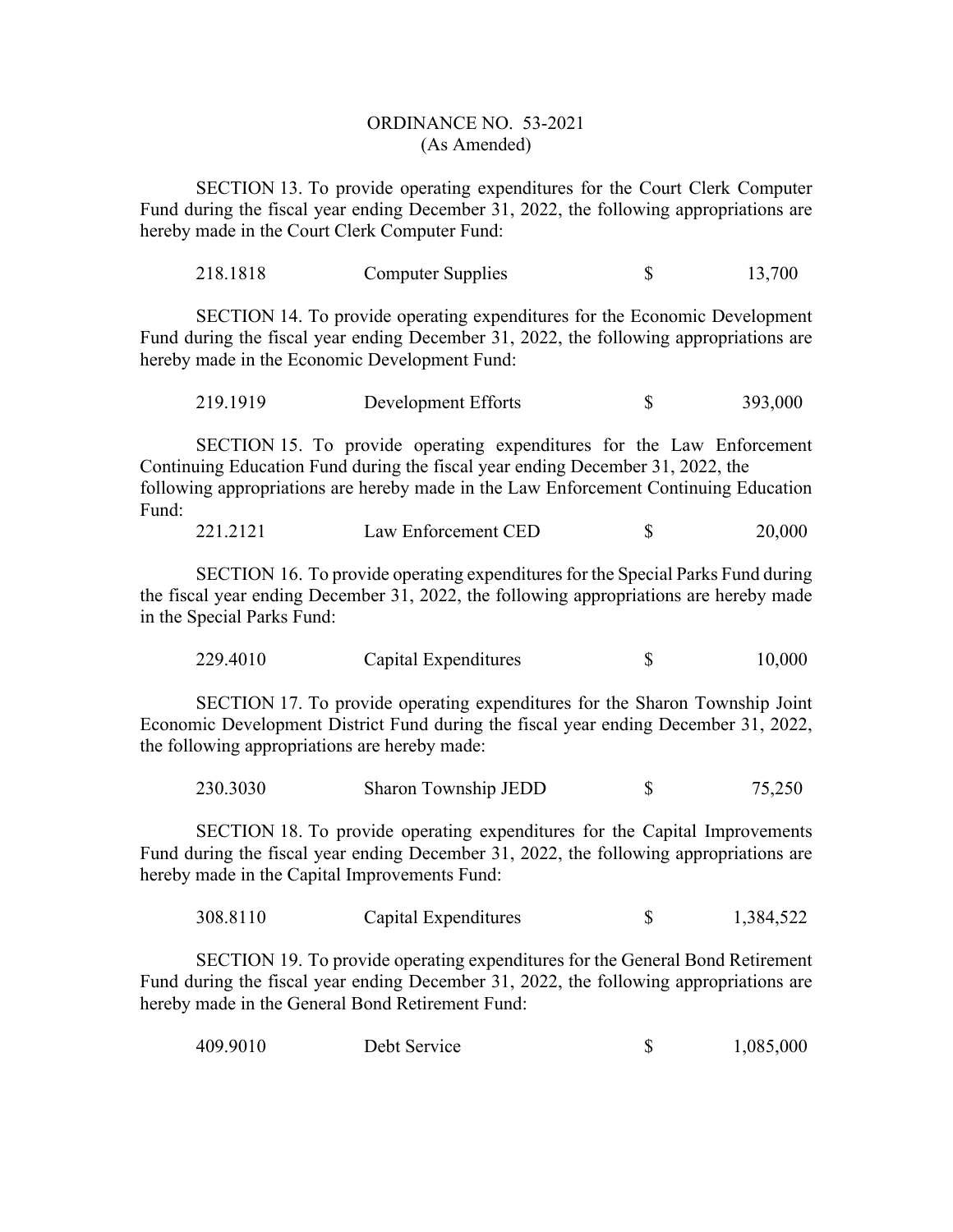SECTION 20. To provide operating expenditures for the O.B.B.S. Fund during the fiscal year ending December 31, 2022, the following appropriations are hereby made in the O.B.B.S. Fund:

| 830.3333 | O.B.B.S. Surcharge |  | 7,500 |
|----------|--------------------|--|-------|
|----------|--------------------|--|-------|

SECTION 21. To provide operating expenditures for the TIF/CRA Funds during the fiscal year ending December 31, 2022, the following appropriations are hereby made in the TIF/CRA Funds:

| 920.9020 | <b>TIF Distribution</b><br>(Worthington Place – The Heights) $\$$ | 219,000       |
|----------|-------------------------------------------------------------------|---------------|
| 930.9020 | <b>TIF Distribution</b><br>(933 High Street)                      | \$<br>19,750  |
| 935.9020 | <b>TIF Distribution</b><br>(Downtown Worthington)                 | \$<br>335,000 |
| 940.9020 | <b>TIF Distribution</b><br>(Worthington Square)                   | \$<br>28,000  |
| 945.9020 | <b>TIF Distribution</b><br>(W.Dublin Granville Rd)                | \$<br>1,500   |
| 950.9020 | <b>TIF Distribution</b><br>(350 W. Wilson Bridge Rd.)             | \$<br>86,200  |
| 955.9020 | <b>TIF Distribution</b><br>(800 Proprietors Rd)                   | \$<br>41,200  |
| 999.9020 | <b>PACE Fund</b><br>(Columbus Finance Authority)                  | \$<br>33,000  |

SECTION 22. To provide operating expenditures for the Accrued Acreage Fund during the fiscal year ending December 31, 2022, the following appropriations are hereby made in the Accrued Acreage Fund:

| 825.2525 | <b>Accrued Acreage Fees</b> |  | 20,000 |
|----------|-----------------------------|--|--------|
|----------|-----------------------------|--|--------|